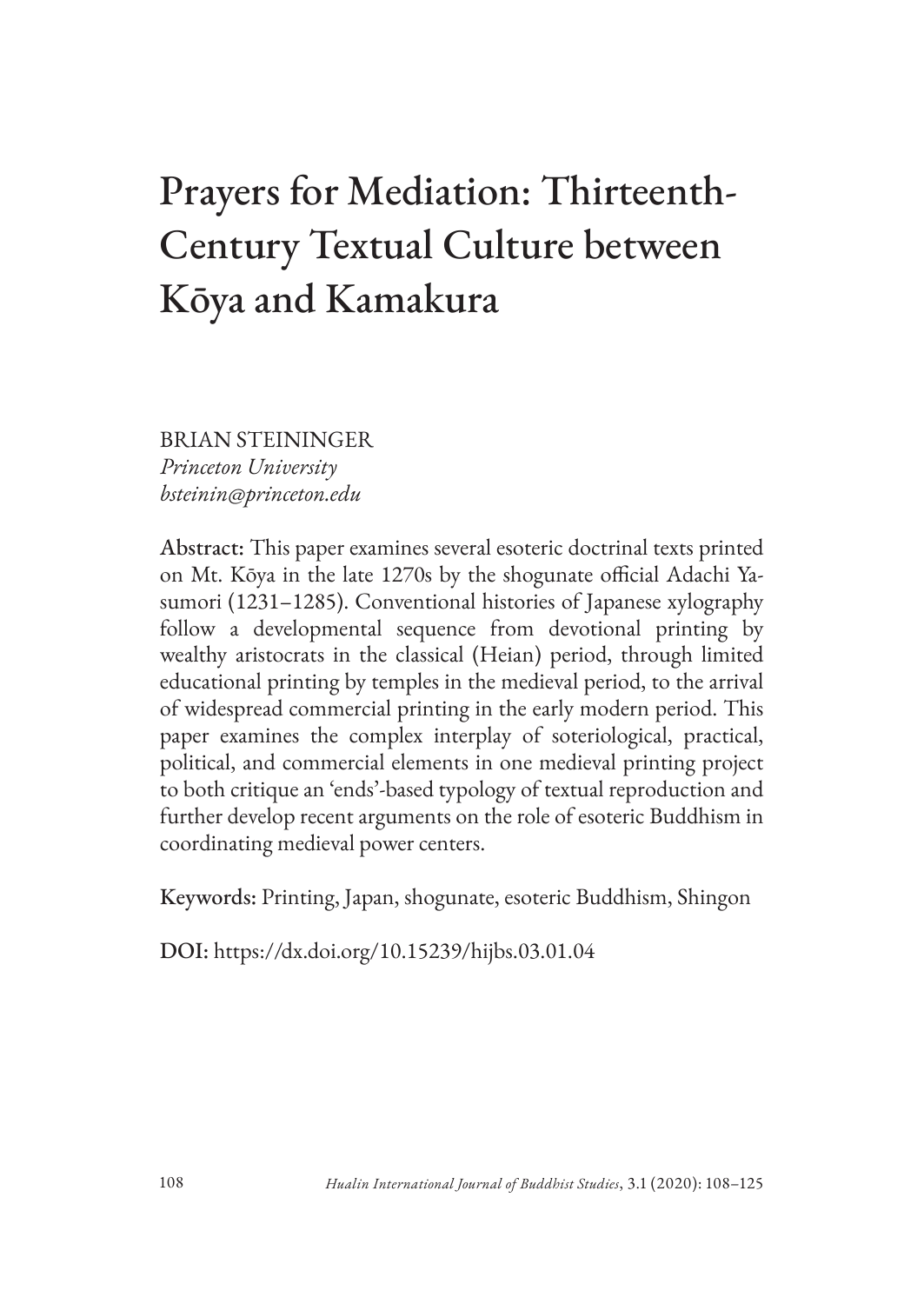The largest corpus of premodern Japanese primary sources has survived in temple libraries across the archipelago, which institutional tutionally were more successful than state and aristocratic actors at preserving documents through centuries of wars, disasters, and natural decay. Manuscripts that form the core of these archives were comprised not just of quotidian records and messages (including deeds, letters, ledgers, contracts, wills, contracts, and bills), but innumerable religious, practical, and literary titles, many of which circulated exclusively by manuscript even after the growth of commercial printing from the seventeenth century onward.<sup>1</sup> Further categories of writing lay somewhere in between instrumental documentation and authored 'works': in recent years, Buddhology has profited from a renewed interest in so-called *shōgyō* 聖教—lecture notes and guides to rituals—which were transmitted in manuscript, often handed down in secret master-disciple lineages.

It is therefore natural to consider medieval Japan in terms of 'manuscript culture', but as a term of analysis that invites several difficult questions, in particular the parameters of the category. In academic discourse, 'manuscript culture' is a back-formation from 'print culture', a term that still carries a McLuhanian teleology of modernization. While scholars such as Harold Love have emphasized the continued importance of manuscript well into Europe's early-modern period, the explosive growth of print in Europe following the introduction of the printing press and crowding out of manuscript production encouraged European history's treatment of manuscript and print as developmental historical stages. By contrast, the rapid growth of commercial printing in Japan during the early modern period came after centuries of circulating domestic and imported imprints within a primarily manuscript-based textual culture. How then to think about the boundaries and relationships between manuscript and print during this long period of time? There has been a great deal of rewarding research in the last decade on the properties of manuscript reproduction and circulation in Japan. However, to further assess the historical conditions that shaped textual culture

Kornicki, 'Manuscript, not Print'.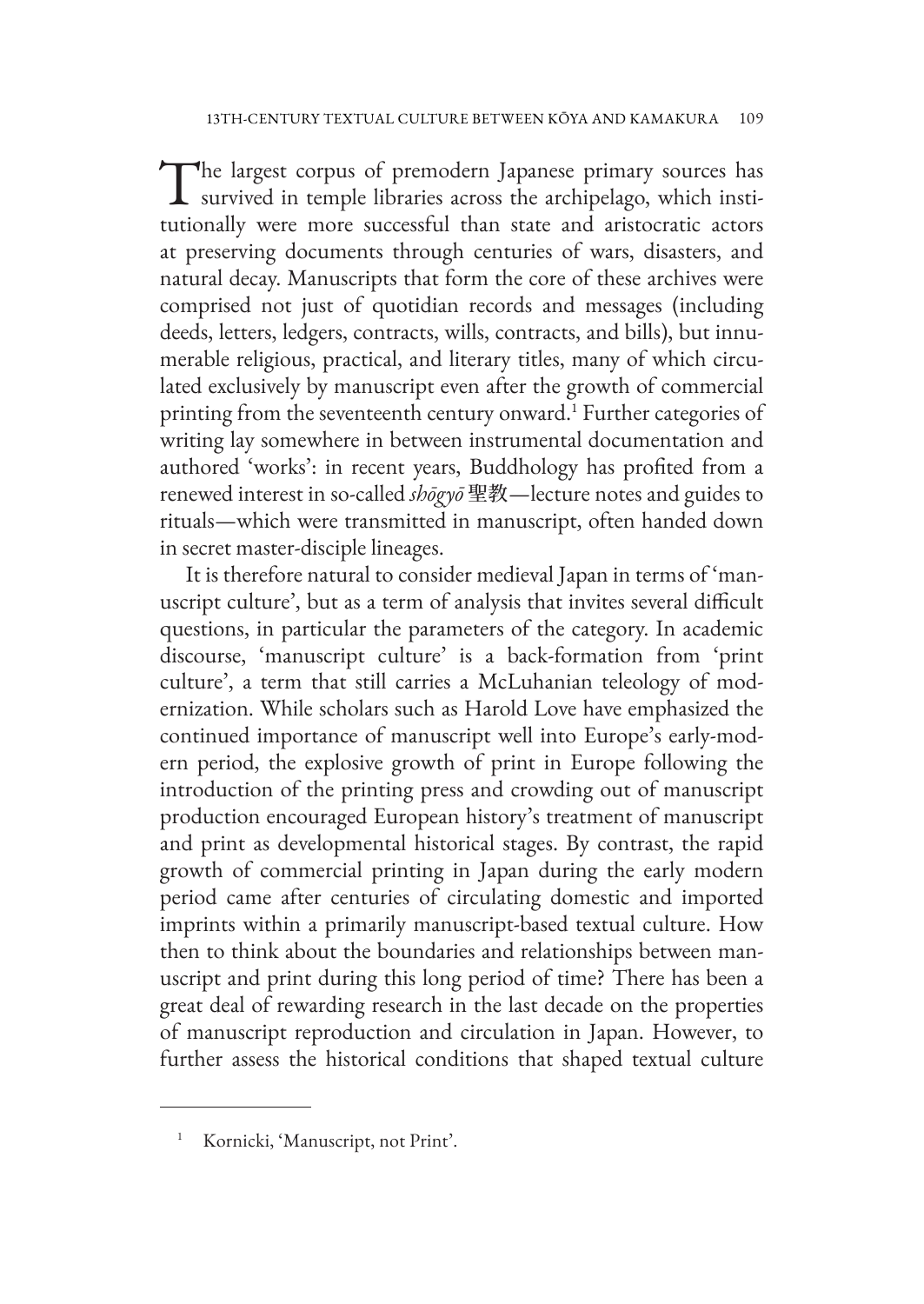demands a consideration of manuscript and print together and in relation to each other, to historicize and de-essentialize the categorical difference between them.<sup>2</sup>

Historically speaking, print in Japan began as a supplement to manuscript production, oftentimes quite literally, as described in prayer texts like the following:

I have erected life-size statues of Amitābha, Avalokiteśvara, and Mahāsthāmaprāpta. I have hand-copied 書寫 in gold ink one set of the *Lotus Sūtra* in 8 scrolls, the *Innumerable Meanings Sūtra* (*Muryōgikyō* 無量義經) in 1 scroll, the *Samantabhadra Meditation Sutra* (*Kanfugenkyō* 觀普賢經) in 1 scroll, the *Amitābha Sutra* in 1 scroll, and the *Heart Sutra* in 1 scroll. I have printed 摺寫 in black ink 60 sets of the *Lotus Sutra*, and 20 scrolls each of the *Innumerable Meanings Sutra* and *Samantabhadra Meditation Sutra*. 3

Here, printing expands upon and multiplies the splendor of an originary manuscript's production. Early printing in Japan, the overwhelming majority of which seems to have consisted of sutra reproduction, is characterized by its fidelity to manuscript conventions, imitating both the scale and calligraphic style of manuscript sutra-copying, but also imitating, for example, the practice of pre-assembling the sheets of the scroll to which text was then added (the printing blocks stamped onto the complete scroll one after another).<sup>4</sup>

<sup>&</sup>lt;sup>2</sup> Particularly notable recent examples of research on the material history of manuscript in Japan include, in English, Lowe, *Ritualized Writing*, and in Japanese, Sasaki, *Nihon koten shoshigakuron* and Uejima, *Chūsei ākaibuzu-gaku josetsu*.

 $3$  1085 prayer on behalf of Minamoto no Suemune 源季宗 (1049–1086) for Crown Prince Sanehito 實仁親王 (1071–1085), attributed to Fujiwara no Arinobu 藤原有信 (1039–1099). *Honchō zoku monzui*, vol. 13.

<sup>&</sup>lt;sup>4</sup> Thus, the ink imprint frequently extends across the point at which two sheets of paper are pasted together in the scroll. See for example the Kamakura-period edition of the *Daihannya haramittakyō* 大般若波羅蜜多經 held in [Waseda Library, viewable at http://archive.wul.waseda.ac.jp/kosho/bunko30/](https://archive.wul.waseda.ac.jp/kosho/bunko30/bunko30_e0293/bunko30_e0293_p0003.jpg) bunko30\_e0293/bunko30\_e0293\_p0003.jpg.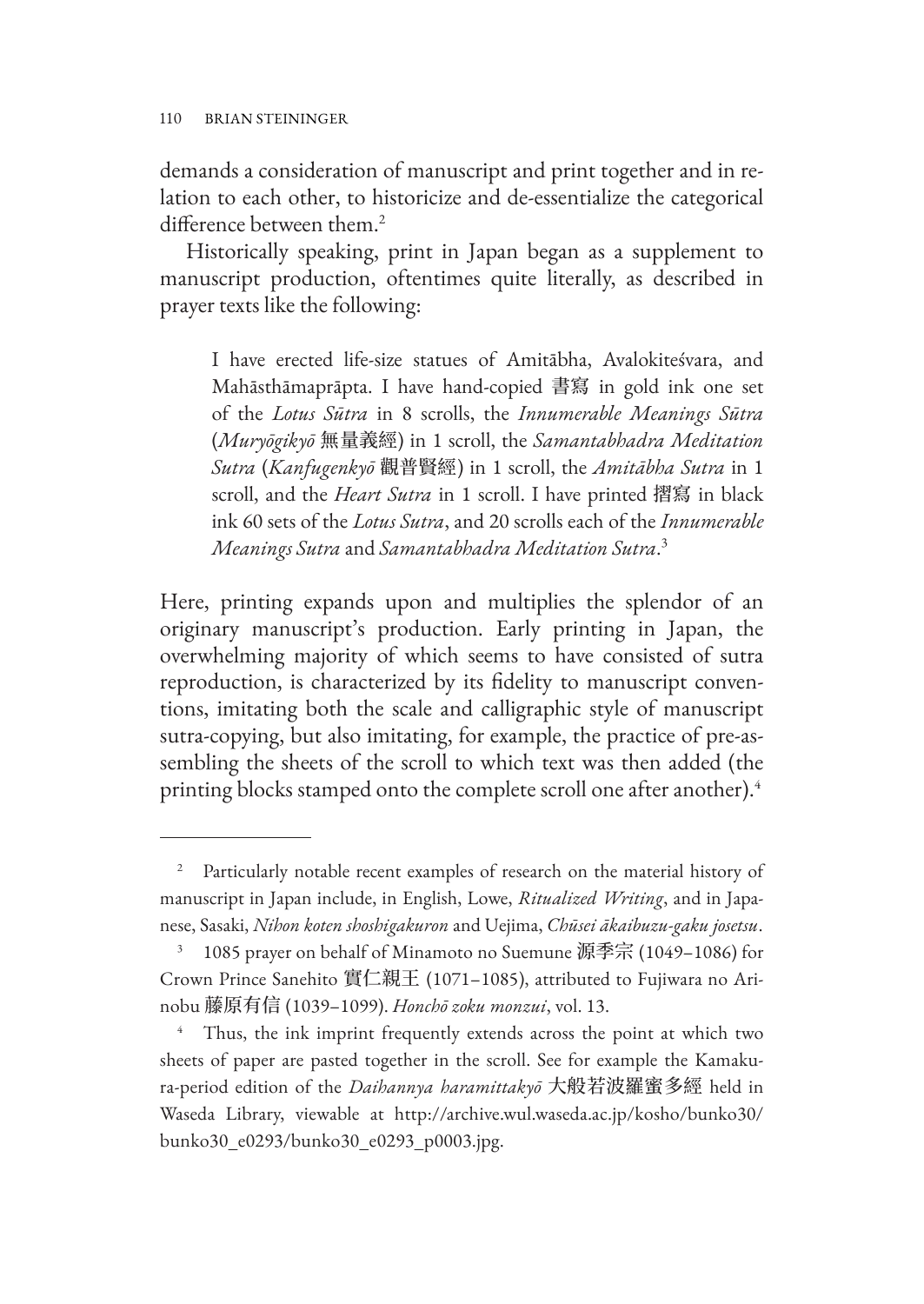Furthermore, the practice of textual multiplication itself was understood primarily through a logic of devotional merit-making, in parallel with large-scale sutra transcription projects. While few actual examples survive, contemporary testimony like the above indicates a fad for devotional sutra printing among the nobility in the eleventh and twelfth centuries.<sup>5</sup> Imprints were provided for dedication at Buddhist assemblies, most typically funerals. During this same period, however, we see the first flashes of a different use of print: the reproduction of Buddhist scholastic texts, undertaken by temples to facilitate their monks' education. An edition of Xuanzang's 玄奘 (602?–664) *Treatise on the Perfection of Consciousness Only* (*Cheng weishi lun* 成唯識論) published in 1088 by the Nara temple Kōfukuji 興福寺 is the earliest example of this application, which soon spread outward to other large temple complexes in Kyoto and beyond. In historiography of printing in Japan, the publication of scholastic texts is seen as a medieval development away from purely devotional printing practices towards more practical applications, setting the stage for the commercial printing of the early modern period.

One important locus of this expanded scope of printing in the thirteenth century was the mountain complex of Kongōbuji 金剛峯 寺, or Mt. Kōya 高野山, the central temple of Shingon. Located on a massive plateau in the middle of a mountain range, the isolated temple complex was a site of pilgrimages and other devotions by noble—and later warrior—elites from its foundation in the ninth century by Kūkai 空海 (774–835). Textual records of printing at Mt. Kōya go back to the mid-twelfth century, but a burst of rapid printing activity occurred in the late thirteenth century, with at least fifteen different titles carved and printed between 1276 and 1282, and another eight titles between 1287 and 1293.<sup>6</sup>

Many of these texts were not sacred sutras as such, but scholastic commentaries and guides to ritual, employed by monk-scholars in preparation for the lectures and debates that were central to their

<sup>5</sup> Kawase, 'Heian-chō surikyō no kenkyū'.

See the chart in Koakimoto, 'Kōyaban to wa nanika', 14.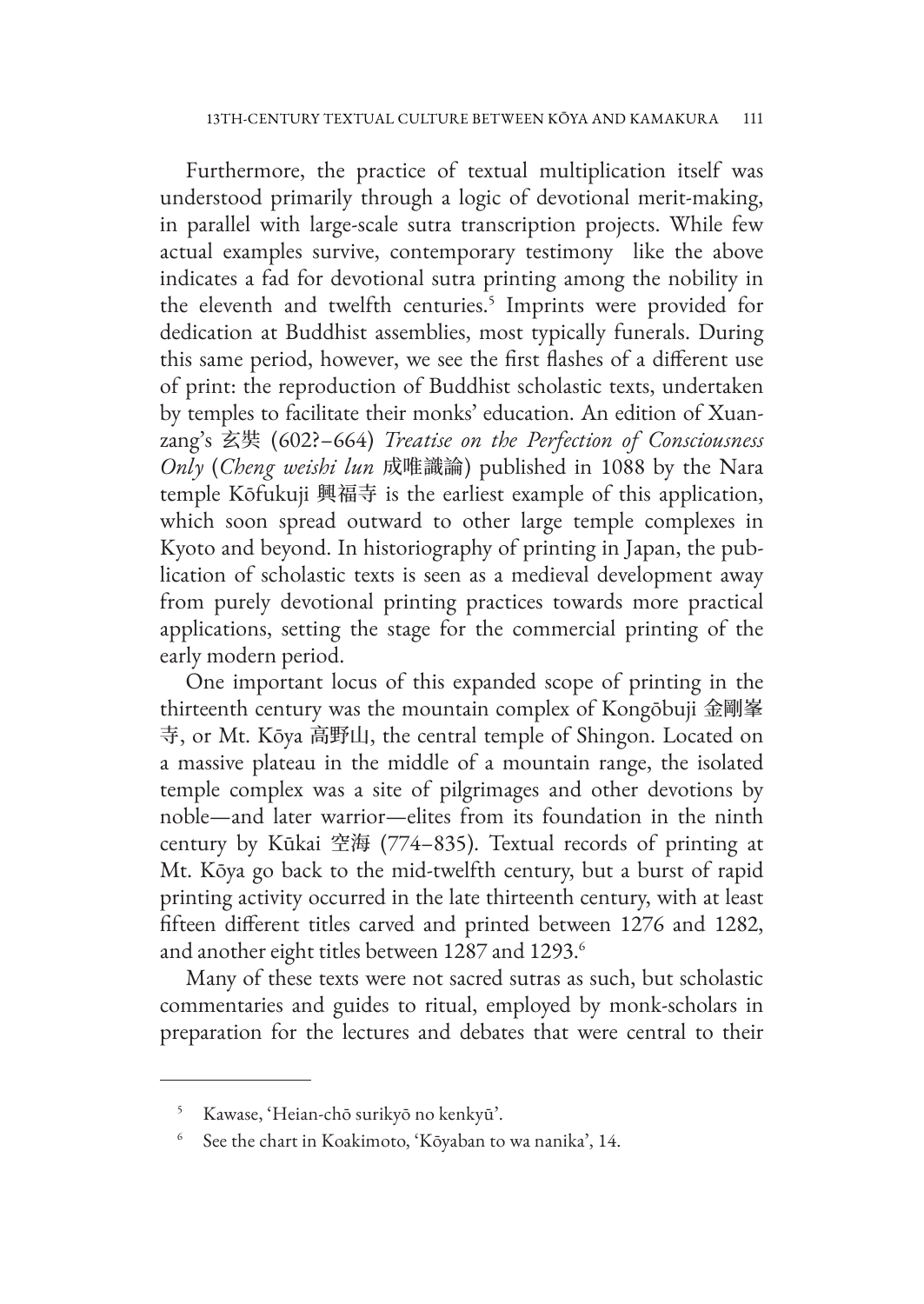career advancement.7 Their aim and utility thus suggests a break from the devotional printing of the mid-Heian period. However, instead of representing a unique development within printing, many aspects of these texts display strong continuity with the wider manuscript culture. Just as sutras for dedication were printed on rolls, commentaries for study like Yixing's 一行 (683–727) commentary on the *Mahāvairocana Sutra*, the *Dainichikyō-sho* 大日經疏, were printed in a paste-bound codex format (*detchōsō* 粘葉裝), the most important medium of scholarly manuscripts in monasteries from the twelfth through fifteenth centuries. Reproducing the double-sided leaves of this format in woodblock print required an extremely complicated carving procedure, but here again, manuscript practice dictated print form.<sup>8</sup>

The close continuity between print and manuscript formats throughout the eleventh through thirteenth centuries troubles deterministic assumptions about the effects or roles of print. In contrast to the developmental model that tends to govern book history, the thirteenth-century Mt. Kōya printing projects suggest multivalent aims and effects. I will argue that the devotional printing model remained fundamental to the sponsorship of printing, and that print nevertheless was treated very differently than manuscript, but that to understand these differences we cannot rely on anachronistic assumptions about efficiency, or about publication as integral to printing technology.

## Adachi Yasumori's Printing Projects

Little direct documentation of early publication activities on Mt. Kōya survives, so the history of printing has largely been reconstructed through colophons inside surviving texts. The earliest dated publication is a copy of Kūkai's literary work *Sangō shiiki* 三教指歸 dated to 1253, followed by several other titles printed in the 1250s.

<sup>7</sup> On the importance of debate in medieval Japan, see Sango, *The Halo of Golden Light*.

<sup>8</sup> Sumiyoshi, 'Nihon chūsei no hangi to hanpon'.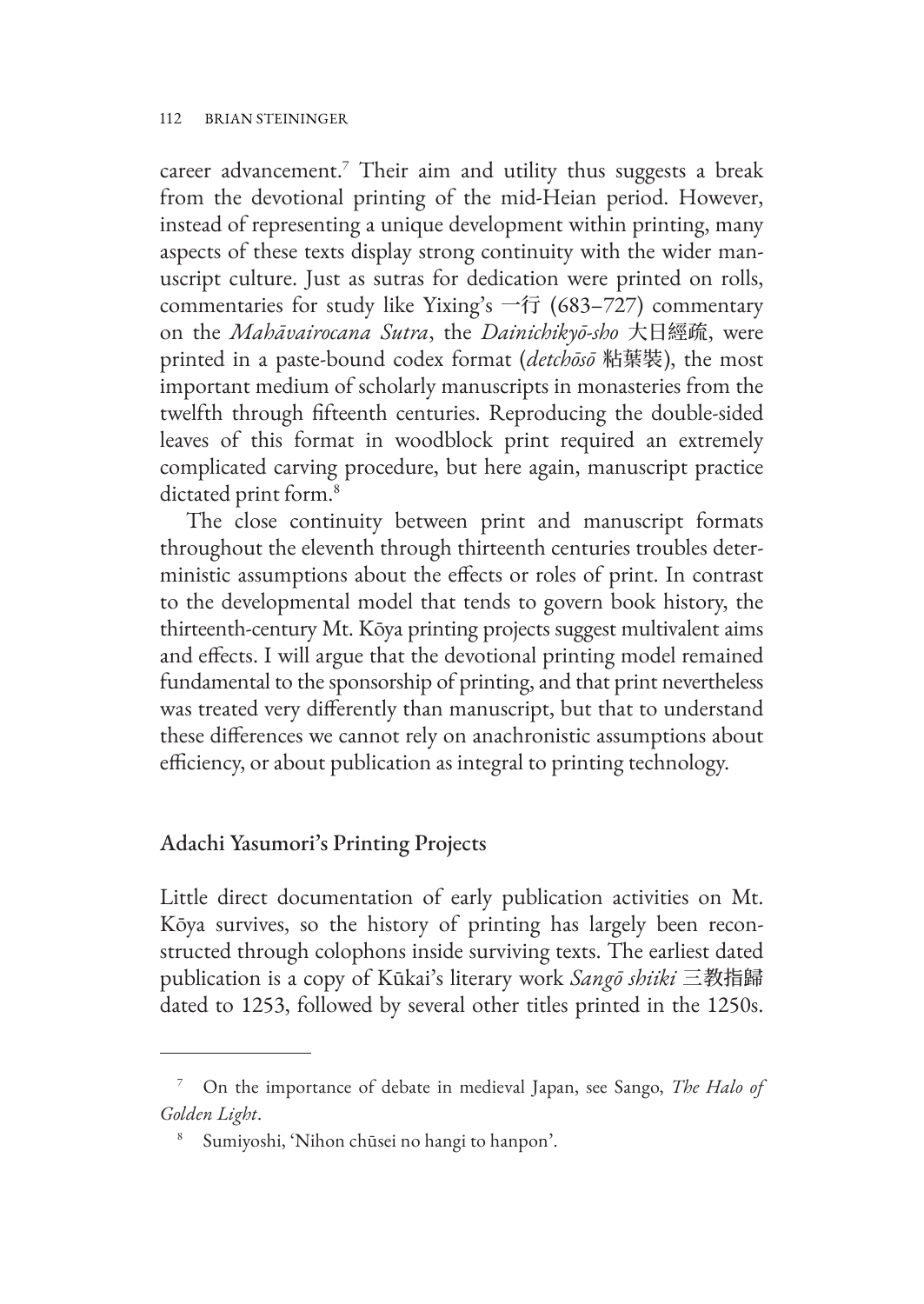The *Dainichikyō-sho*, the longest text printed by the temple, was part of a second burst of publication activity beginning in 1276. Its first volume concludes with the following note:

建治三年〈丁丑〉五月四日於金剛峯寺信藝書 為續三寶慧命於三會之出世、廣施一善利益於一切之衆生、是則守 大師之遺誡偸令遂小臣之心願、謹以開印板矣 建治三年〈丁丑〉八月 日 從五位上行秋田城介藤原朝臣

Written out by Shingei at Kongōbuji on the Fourth Day of the Fifth Month, Kenji 3 (1277).

In order to carry forward the wisdom of the three treasures unto the manifestation of [Maitreya's] three assemblies, [I will] broadly extend the merit of one [act of] goodness unto all sentient beings. This is to satisfy the final vow of the Great Teacher [Kūkai] and incidentally fulfill my own heart's desire. I humbly set these blocks for publication. Kenji 3, 8th Month, - Day

Junior Fifth Rank Upper Superintendent of Akita Fujiwara no *ason*<sup>9</sup>

Superintendent of Akita was the title of Adachi Yasumori 安達 泰盛 (1231–1285), a powerful official in the Kamakura military government. His name appears in several other texts published on Kōya during these years, which include two *sūtra*s (*Vajraśekhara Sūtra* and *Susiddhikara Sūtra*) that seem to have been printed as scrolls, but were mostly scholastic texts printed as codices, including *Goshōrai mokuroku* 御請來目錄 (a bibliography of texts brought back to Japan by Kūkai), a Sillan commentary on ritual instructions in the *Mahāvairocana Sutra* (the *Kuyō shidaihō sho* 供養次第法疏), and two treatises on Sanskrit (the *Shittan jiki* 悉曇字記 and Kūkai's *Aji gishaku* 阿字義釋). Based on the large increase in titles between Mt. Kōya printer's catalogues dated 1260 and 1300, he likely sponsored several other works at this time as well.<sup>10</sup>

<sup>9</sup> Mizuhara, *Kōyaban no kenkyū*, 649–50.

<sup>10</sup> Mizuhara, *Kōyaban no kenkyū*, 129–49.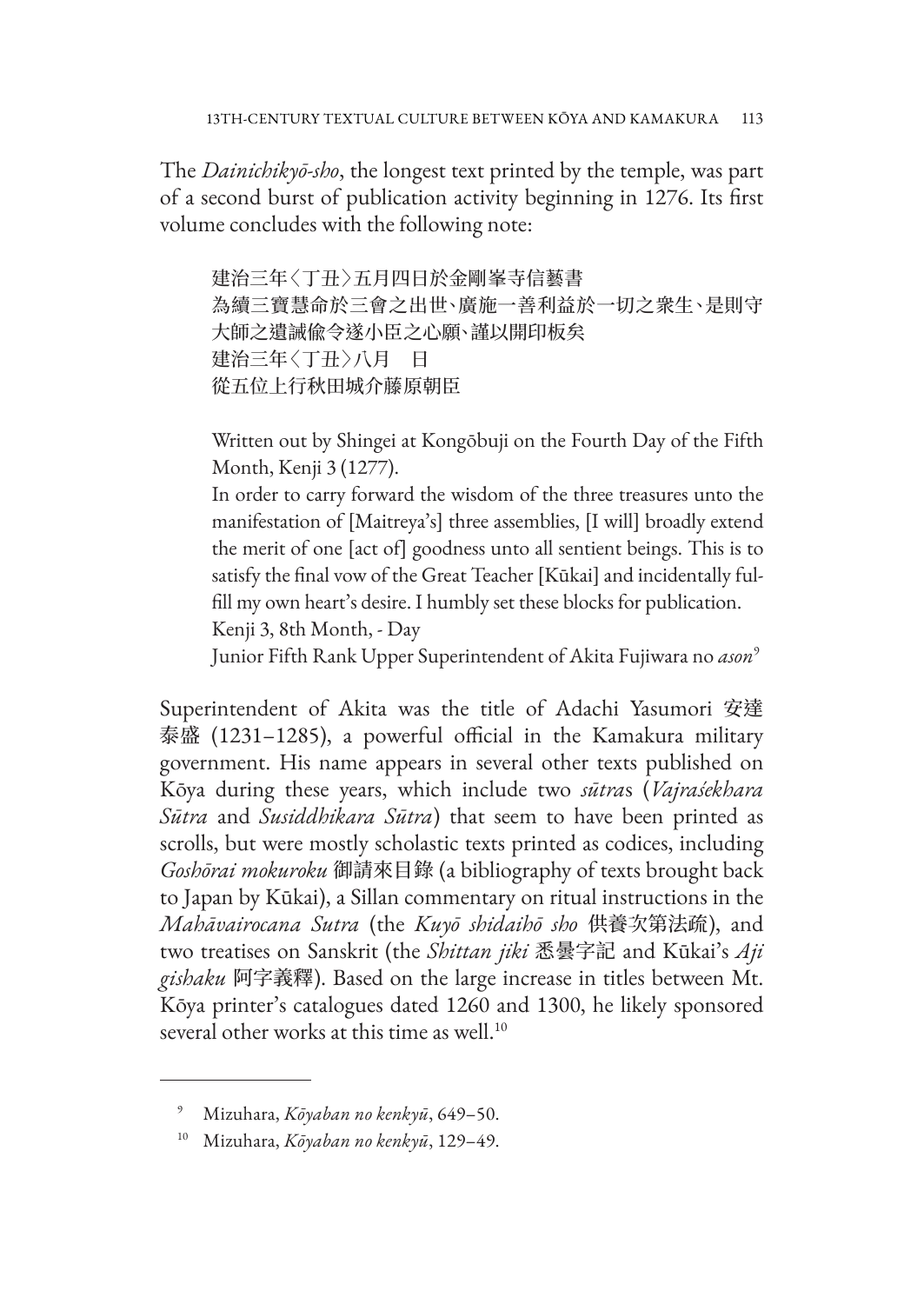The rise of the Adachi began with Yasumori's great-grandfather Morinaga 盛長 (1135–1200), a follower of Minamoto no Yoritomo 源 頼朝 (1147–1199). Morinaga's origins are unclear, though he and his descendants would frequently claim Fujiwara ancestry. The Adachi became one of the most important houseman (*gokenin* 御家人) lineages within the Kamakura shogunate. Morinaga's son Kagemori 景盛 (d. 1248), a favored ally of the third shogun Sanetomo 實朝 and his mother Hōjō Masako 北條政子, married his daughter to Hōjō Yasutoki 北條泰時 (1183–1242), the third shogunal regent (*shikken* 執權), thereby becoming grandfather to two succeeding regents. Yasumori's father Yoshikage 義景 (1210–1253) died relatively young, but Yasumori adopted his half-sister and married her to the eighth regent, Tokimune 時宗 (1251–1284), continuing this form of marriage politics.

Following the death of the powerful fifth regent, Hōjō Tokiyori 北條時頼 (1227–1263), Yasumori was able to exert growing control over the military government, his resources and familial relationship to the Hōjō allowing him to supplant their power in much the way the Hōjō had themselves supplanted the shogun. Tokiyori's underage heir Tokimune was forced to rely on a clique composed of Yasumori, the aged Hōjō Masamura 北條政村 (1205–1273), and Hōjō Sanetoki 北條實時 (1224–1276). After the latter two men died in the 1270s, Yasumori displayed a corresponding increase in direct power over the Kamakura government, administering the distribution of rewards to warriors returning from the 1274 Mongol invasion.<sup>11</sup> In 1282, he claimed the title of Governor of Mutsu, an office that had previously been the prerogative of the Hōjō, making an unmistakable display of his power. This de facto authority became absolute with the death of Tokimune in 1284, and Yasumori responded by issuing a series of new laws.12 These were cut short, however, by the assassination of Yasumori and the eradication of his power base in the so-called 'Midwinter Unrest' (*Shimotsuki sōdō* 霜月騒動) of 1285, one of the deadliest internal battles of the Kamakura period, killing hundreds of the Adachi and their allies over the following months. The Kōya

<sup>11</sup> Murai, *Hōjō Tokimune*, 79–82.

<sup>12</sup> On these laws, see Conlan, *State of War*, 115–16.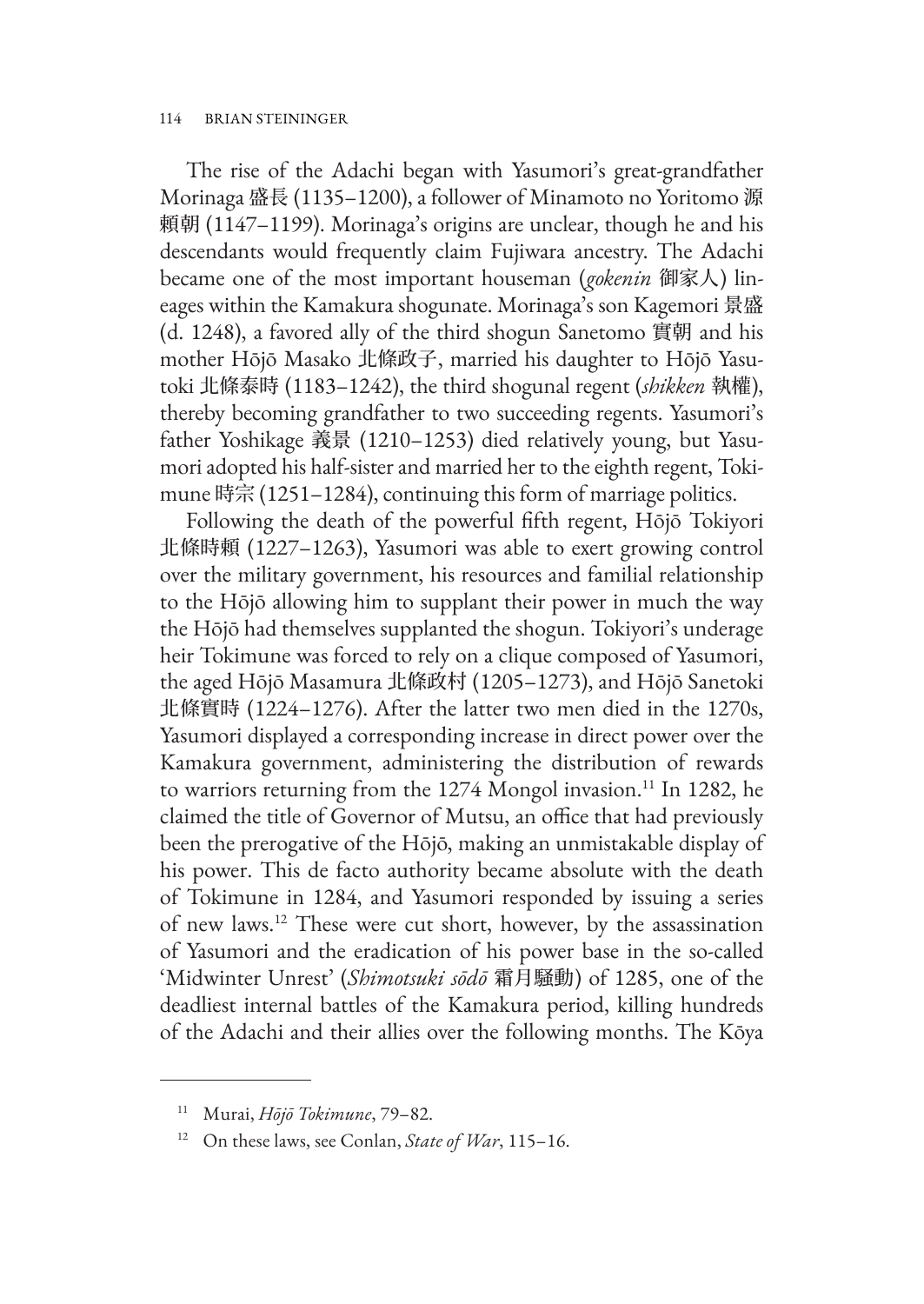imprints correspond to the period in which Yasumori's power in the eastern military government was reaching its peak.

Yasumori's relationship with Mt. Kōya and patronage of esoteric Buddhism was long-standing. His grandfather Kagemori took vows and retired to Kōya in 1225, receiving esoteric initiation rites from the Daigoji monk Jitsugen 實賢 (1176–1249). The Adachi temple Muryōjuin 無量壽院, built on the grounds of Yoshikage's manor, became a center of Shingon learning in Kamakura, absorbing the library of Zenpen Kōgyō 禅遍宏教 (1184–1255) on his death. Yasumori himself became a lay initiate into esoteric rites at ceremonies held here.13 A letter from Hōjo 法助 (1227–1284), the former abbot of the imperially sponsored Shingon temple Ninnaji 仁和寺, to one of his students suggests that Yasumori was viewed by the capital establishment as the most important patron of Shingon in the east.<sup>14</sup>

The colophons in Yasumori's imprints invoke the same language of devotional copying found in hand-copied sutras from the earliest surviving examples onward. As in the example above, textual reproduction is described in terms of an individual's vow whose merit will produce benefits, usually dedicated to all sentient beings. However, most of the imprints contain not the sacrosanct sutras typically associated with devotional copying, but scholastic texts. Kūkai authored or imported many of the titles, so it is noteworthy that the colophons also frequently mention Kūkai (Kōbō Daishi), the founder of Mt. Kōya whose cult had grown over the second half of the Heian period. The choice of works associated with Kūkai for publication recalls the publication of during the same period of the three sutra commentaries attributed to Prince Shōtoku at the Shōtoku-cult center Hōryūji 法隆寺 (Nara).<sup>15</sup> If there is a break here from manuscript copying

<sup>13</sup> Fukushima, *Adachi Yasumori*, 108–10.

<sup>&</sup>lt;sup>14</sup> *Kamakura ibun*, no. 15145, 20: 8106-09. This letter is discussed in Murai, *Hōjō Tokimune*, 204–206. Yasumori's father Yoshikage conspired with Hōjō Tokiyori to appoint Hōjo, the son of Kujō Michiie 九條道家 (1193–1252), to the position of abbot over the objections of rivals. See Fukushima, '*Adachi Yasumori* to Kamakura no jiin', 6–7.

<sup>15</sup> Yamamoto, *Kichō tenseki*, 298.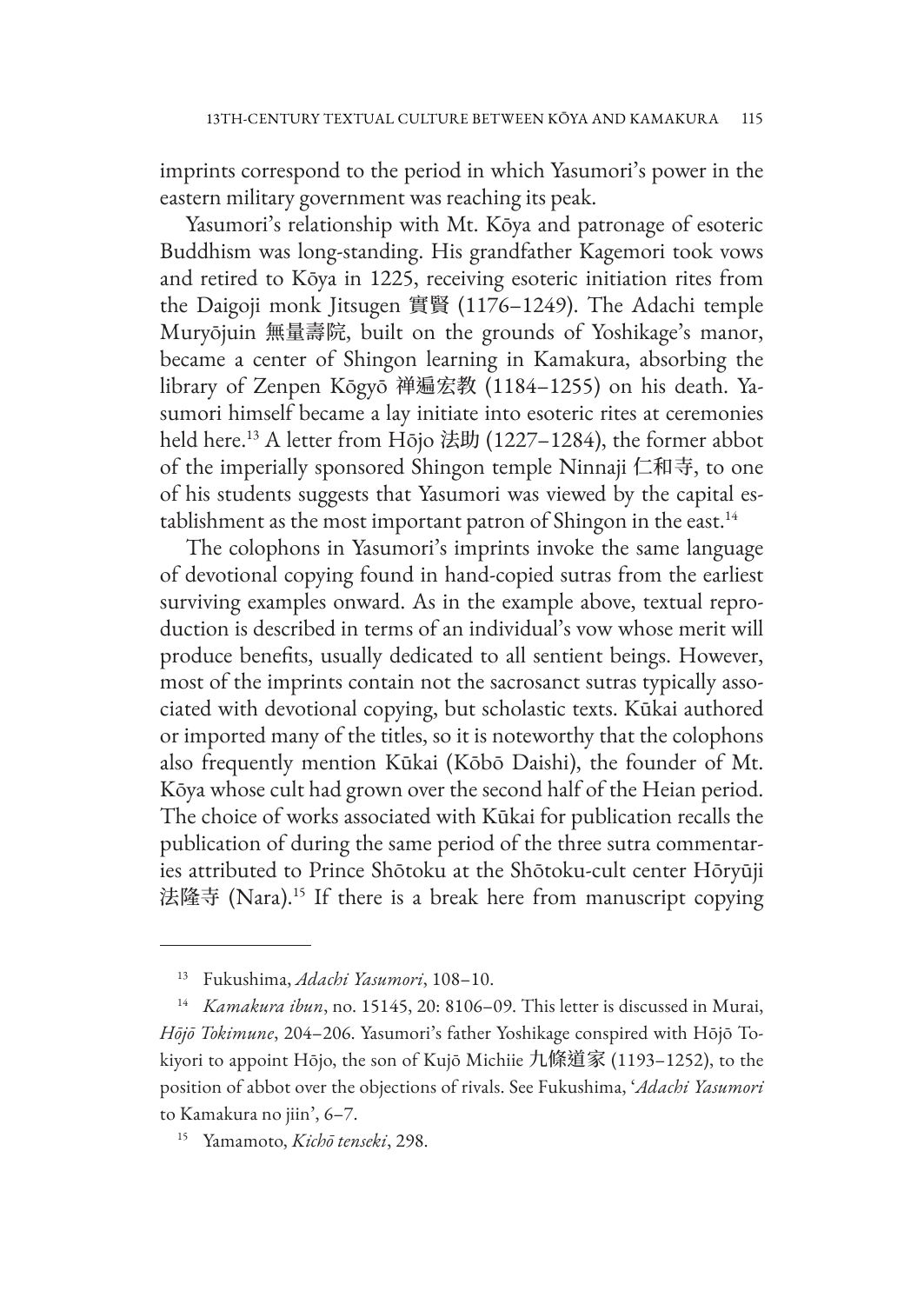patterns, it might be characterized as a kind of monumental function accorded to printing; glorifying a religious patriarch while generating merit for the world and, of course, the sponsor.

### Kōya, Kamakura, and Kyoto

The monumentalizing application of print becomes clearer through comparison with other projects sponsored on Mt. Kōya by Yasumori. The most well-documented of these is a set of stone stupas erected beginning in 1265, replacing the wooden markers along the fifteen-mile path from the mountain complex's entryway to Kūkai's tomb in the Inner Hall (*oku-no-in* 奧院).16 Over the course of twenty years, 217 stone stupas, each extending about two meters above ground and with the familiar five-ring structure (*gorintō* 五 輪塔), were placed at one-*chō* intervals along the path and around the Inner Hall; most of these can still be seen there today. Yasumori seems to have been the most important sponsor of this enormous undertaking. In a 1285 prayer offered at the project's completion by its organizer, Kakukyō 覺斅 (dates unknown), Yasumori is singled out as a 'third-generation great contributor' 三代大施主, and a list of deceased at the prayer's end pays tribute to Yasumori's father and grandfather alongside Emperor GoSaga and several of the Hōjō.17 Each stupa contains an engraving naming a particular sponsor, and Yasumori is named on six of them—more than any other individual.18 This project was not simply infrastructure maintenance conducted by the temple: a 1265 prayer by Kakukyō at the project's beginning emphasized the personal safety and longevity of the imperial household, the shogun, and the Hōjō regency: a group

<sup>&</sup>lt;sup>16</sup> The origin of these wooden markers is unclear, but at least by the late eleventh century they were referred to as 'stupas', perhaps imitating in appearance the wooden placards (*sanrōfuda* 參籠札) often left at medieval pilgrimage sites. Aikō, *Kōyasan chōishi no kenkyū*, 54–59.

<sup>17</sup> Aikō, *Kōyasan chōishi no kenkyū*, 62–71.

<sup>18</sup> See the detailed list of sponsors in Aikō, *Kōyasan chōishi no kenkyū*, 90–110.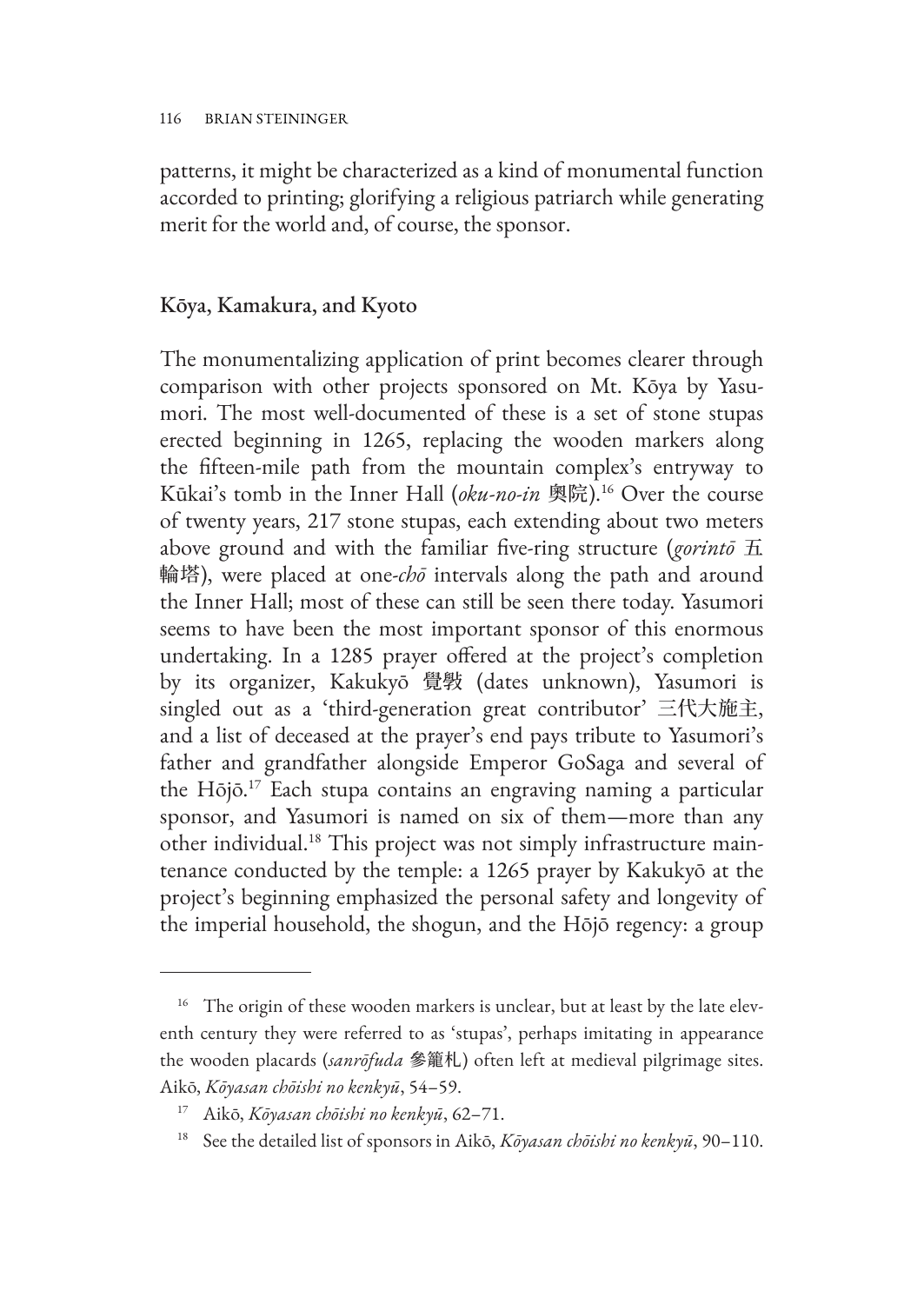that expanded to include the Adachi by the project's end in 1285.19 This discourse on safeguarding the ruling elite characterized the construction as protection of the state: Kakukyō explains that 'when the Buddha's law triumphs the sovereign's law 王法 will prosper; when the sovereign's law prospers the Buddha's law will triumph—it is like the two wings of a bird or two wheels of a cart'.<sup>20</sup> The effort furthermore itself serves as evidence of the court's unified harmony: the donations that funded the construction are attributed to 'all the islands and provinces,' 'great and lowly', and most importantly 'capital and hinterland'— the dual polity of Kyoto and Kamakura joined through ritual.<sup>21</sup>

The intimate connection between these Kōya-based monuments and the sovereignty of the imperial household is crystalised in a special stupa erected in conjunction with the path-marker set, containing a prayer for the late Emperor GoSaga (1220–1272) on the one-year anniversary of his death. Located just outside Kūkai's tomb, this stupa commemorates GoSaga's pilgrimage there in 1258, when the sin-expiating *rishu zanmai* 理趣三昧 service was performed for the retired emperor's benefit.<sup>22</sup> GoSaga's sustained efforts to strengthen imperial influence over the major temple-shine complexes is one of

<sup>19</sup> Mizuhara, *Kōyasan kinseki zusetsu*, 25–27.

<sup>&</sup>lt;sup>20</sup> On the ideology of 'mutual dependence of the law of the sovereign and law of the Buddha' (*ōbō Buppō sōiron*) as a medieval conception of the relationship of Buddhism to worldly power, see Kuroda, 'The Imperial Law and the Buddhist Law'.

<sup>21</sup> On the Kamakura period's 'dual polity', see especially Mass, *Yoritomo and the Founding of the First Bakufu*.

<sup>&</sup>lt;sup>22</sup> GoSaga's pilgrimage is dated to Shōka 1 and 2 (1257 or 1258) in various sources; there may have been two separate pilgrimages, but it is curious that each source gives either one year or the either, with none listing both. I am tentatively taking the later date as supported by a larger number of older sources. Detailed descriptions of GoSaga's pilgrimage(s) to Mt. Kōya can be found in *Kōyasan gyokō gyoshutsu ki*, 293–94, and *Masukagami*, 'Oriiru kumo', 2:35–40. The performance of the *rishu zanmai* rite at the Inner Hall is recorded in 'Kōyasan kengyōchō 高野山検校帳', document no. 1661 in *Kōyasan monjo*, 7: 424.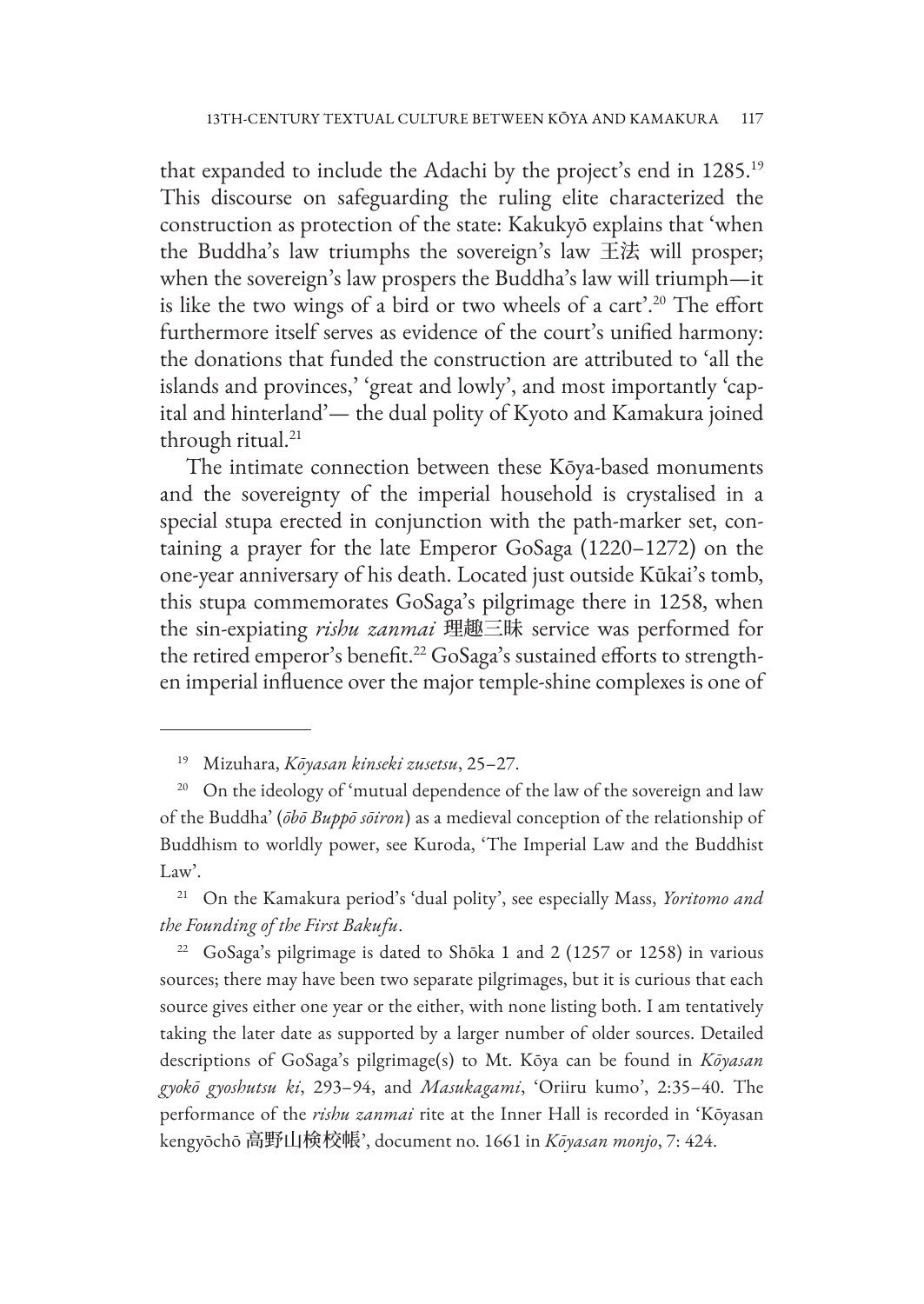the key themes of his career, and this pilgrimage perhaps represented a rapprochement between him and Kongōbuji, with whom he had a series of conflicts in the 1240s.<sup>23</sup>

At the summit of the sequence of stone stupas set up along the Mt. Kōya pilgrimage path, GoSaga's stupa serves as an avatar of the project's most prestigious sponsor, symbolizing the mutually supportive relationship of state and samgha. However, the prayer on the stupa, offered in Yasumori's name, devotes primary attention to the personal relationship between Yasumori and GoSaga. The prayer is couched in language of gratitude, positioning Yasumori as beholden to the favor of GoSaga for his position. This indebtedness is abstracted to a moral teaching: 'To reward grace with goodness is the Buddha's teaching, the golden sage's sayings are before my eyes; to repay virtue with filial piety is mankind's law, the uncrowned king's [Confucius] lesson is etched on my liver'.<sup>24</sup> GoSaga's favor is materialized in a fetish, a set of classical Chinese books from GoSaga that Yasumori weeps over after the former's demise. The vow expressed in the prayer is that Yasumori's devotional act of erecting the stone stupa will aid toward repaying his debt by easing GoSaga's transition to paradise, with Yasumori's personal gratitude toward the late emperor presented as an isomorphic transformation of the relationship of obligation inhering between sentient beings and the Buddha.<sup>25</sup> In this way, the prayer recasts GoSaga from sponsor to beneficiary, inserting Yasumori at the crux of the court-temple/King-Buddha axis.

<sup>23</sup> On GoSaga and Mt. Kōya, see Adolphson, *The Gates of Power*, 200–2. In 1248, GoSaga attempted to appoint a political enemy of Kongōbuji's to the position of *chōja* 長者 or head of Tōji 東寺, the Shingon temple in Kyoto, which would also have included jurisdiction over Kongōbuji. See Ebina, 'Chūsei zenki ni okeru Kōyasan', 13–16.

<sup>&</sup>lt;sup>24</sup> *Kamakura ibun*, no. 11189, 15: 6044. The phrase 'to repay virtue' appears as 訓德 in this edition, but can be corrected to 詶德 based on the rubbing facsimile preserved in the Edo-period antiquarian collection *Shūko jisshu*, 2:111–12 (酬 is a variant for 酬).

<sup>&</sup>lt;sup>25</sup> On the role of indebtedness discourse in medieval Japanese Buddhism, see Ruppert, *Jewel in the Ashes*, 36–42.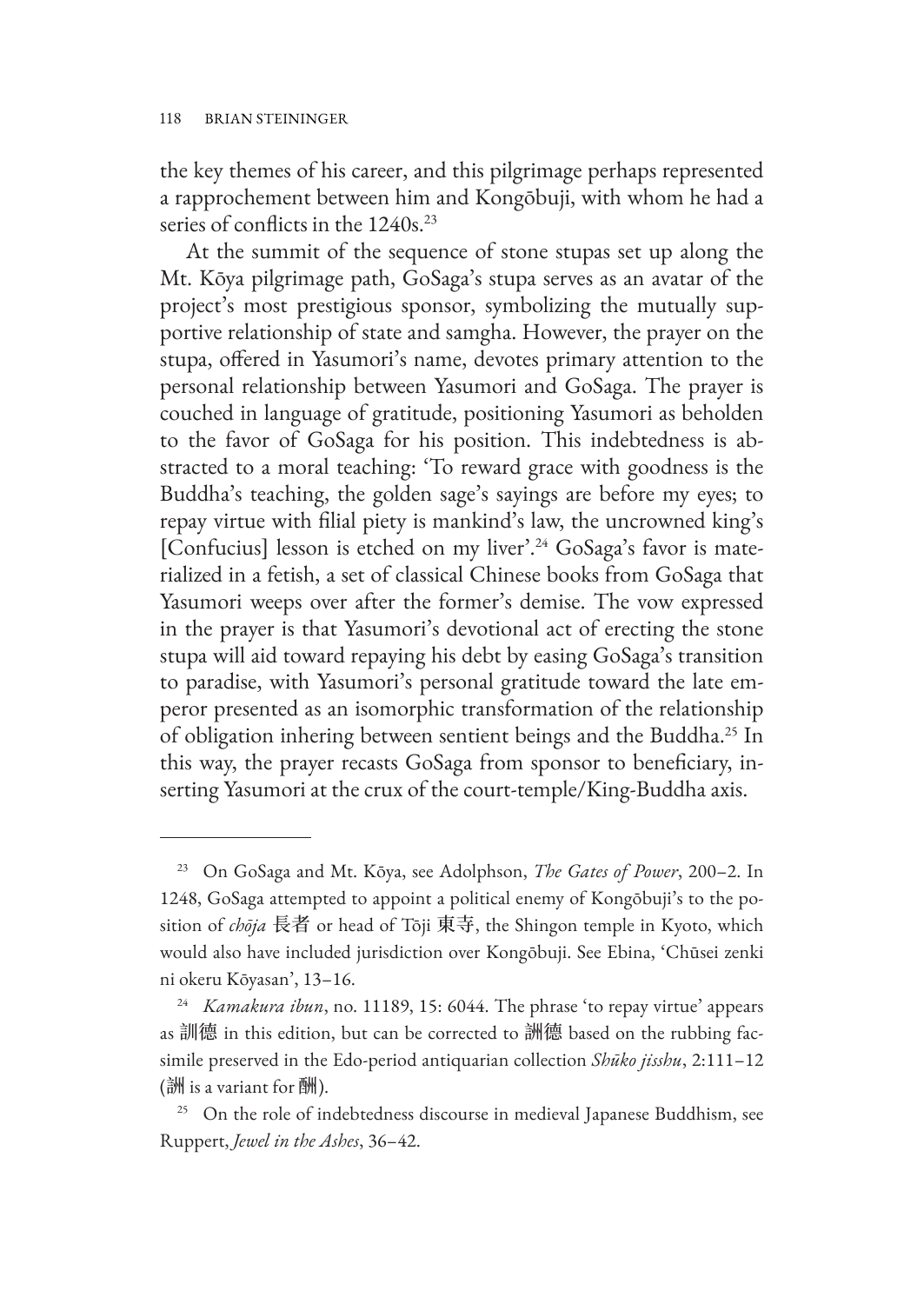Yasumori was a warrior whose life and career were based in Kamakura; he can only be documented traveling to the capital of Kyoto twice as a youth.<sup>26</sup> However, as the office of shogun passed to nobility and then imperial princes, the shogunal household's reliance on the Adachi brought the latter into contact with Kyoto circles. Yasumori took over patronage of a Kyoto temple founded by Minamoto no Sanetomo's widow in 1272, and in 1275 helped rebuild a Hachiman shrine there associated with Yoritomo's lineage.<sup>27</sup> Despite his geographic basis in the east, the capital aristocracy was cognizant of Yasumori's growing power, and he increasingly sought to exert influence directly upon them: in 1279, a courtier diary relates that Yasumori had sent a gift of horses, a sword, and fifty *ryō* of gold to the capital regent Takatsukasa Kanehira 鷹司兼平 (1228–1294), as he sought to induce him to sign over management of an estate in  $\bar{O}$ mi Province.<sup>28</sup>

Yasumori's printing on Mt. Kōya—which began in 1277, the year that fundraising for the stone stupas was completed—continued the latter's coordination of relationships among the Shingon establishment, the imperial household, and wealthy eastern warriors, part of a larger pattern of Yasumori's involvement in Shingon devotional acts with links to the imperial household. According to a colophon at the end of Yasumori's *Dainichikyō-sho* imprint, he was able to obtain a proof text for use in publishing the work from GoSaga's son, Prince Shōjo 性助 (1247–1283), the princely abbot (*monzeki*) of Ninnaji.29 Yasumori's religious endeavors at Kōya served the imperial household by facilitating its sponsorship of esoteric Buddhism. The repeated discourse of 'capital and hinterland' or 'sovereign's law and Buddhist law' surrounding his sponsorship of these rituals parallels the Ada-

<sup>26</sup> *Azuma kagami*, Kangen 2 (1244)/6/17, 33:321; *Yōkōki*, Kangen 4 (1246)/6/15, 1: 178. For Yasumori's military exploits, see *Azuma kagami*, Hōji 1 (1247)/6/5, 33: 380–81.

<sup>27</sup> Murai, *Hōjō Tokimune*, 77; Fukushima, *Adachi Yasumori*, 77.

<sup>28</sup> *Kanchūki*, Kōan 2 [1279]/2/2, 2:79.

<sup>29</sup> Mizuhara, *Kōyaban no kenkyū*, 651–52. Fukushima argues that a letter dated to the early 1270s sent to Hōjō Sanetoki describes a meeting between Prince Shōjo and Yasumori. *Adachi Yasumori*, 107–08.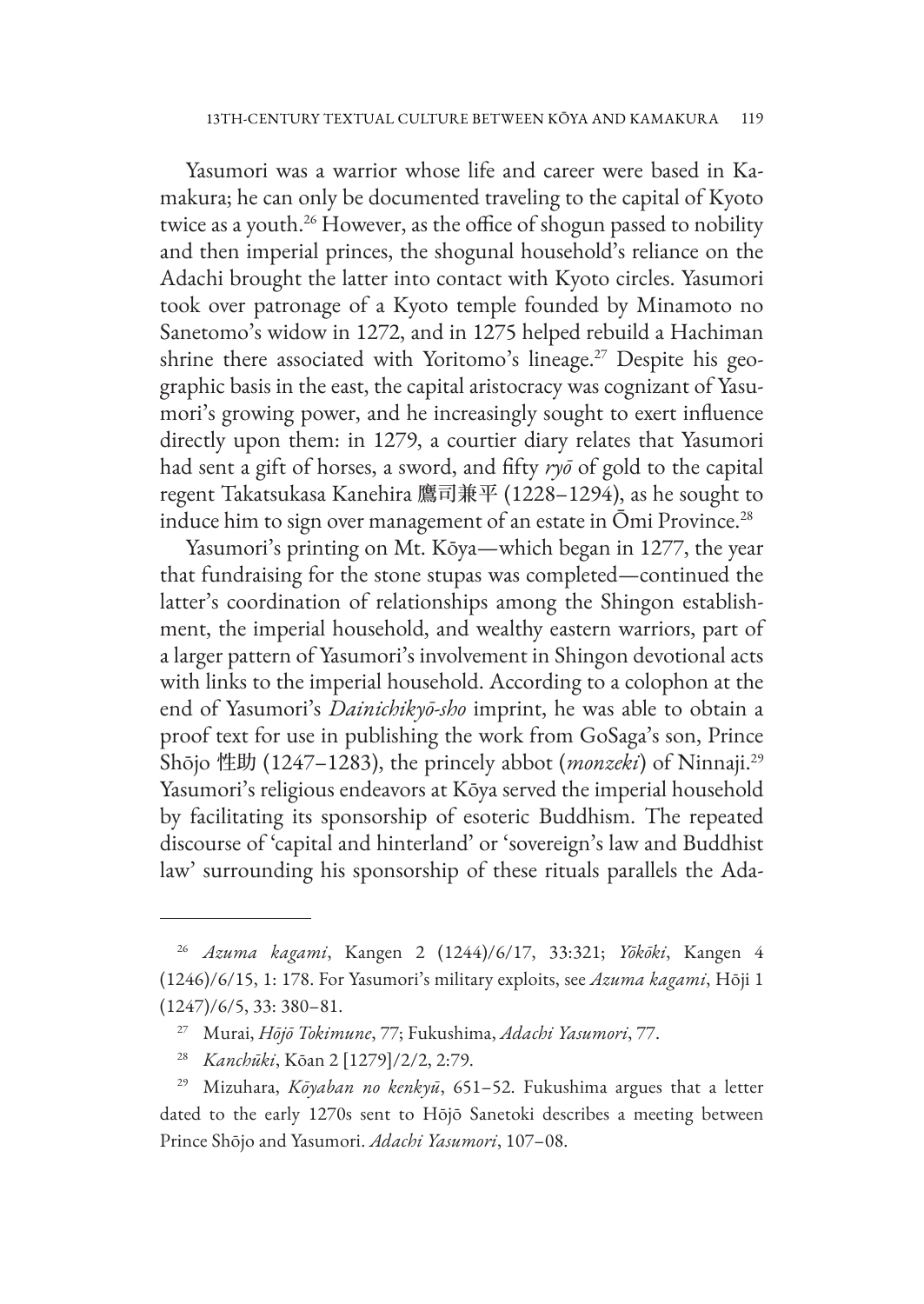chi's own position as an essential link in the complex negotiations of thirteenth-century power-sharing.

### Conclusion

In content, period, and format, thirteenth-century Kōya imprints like the *Dainichikyō-sho* are clear examples of the turn to pedagogical and practical printing in medieval Japan. However, the text itself insists upon the soteriological motive of Yasumori's production, not simply as an indirect support of Buddhist ritual and learning, but a noble act that in itself generates merit. Moreover, in tracing the records of Yasumori's patronage of Shingon Buddhism, one repeatedly encounters connections with Retired Emperor GoSaga and his own ritually ensured sovereignty. Yasumori's publication projects occurred as he was reinventing himself as the head of the Kamakura shogunate, an authority bolstered by his ability to position himself as a revered sponsor of sacred works both in his own right and on behalf of the imperial household. These soteriological and monumental aspects of the Kōya imprints seem to have been compounded by their printed format. As discussed above, devotional manuscript reproduction has a long history in Japan, specifically authorized in texts like the *Lotus Sutra* that insist on the merit of their own reproduction. In the case of Yasumori's publications it seems that this aura of merit is extended to scholastic, non-ritual texts such as Sanskrit treatises through the employment of print reproduction, the engraving of woodblocks demanding recognition like the stone-carving of the path markers.

The discourse surrounding these printing projects suggests that this legitimation might be understood as a function of the project's technical complexity, the numerous layers of mediation that produce the printed object (sources borrowed, texts compared, funds appropriated, prayers offered, blocks carved, etc.), each step linking the sponsor into a wider circle of patronage. Nor did this network cease with a single run of imprints: a Mt. Kōya catalog dated 1300 lists page numbers and production prices (for paper and printing) for a number of texts, including several titles that had been spon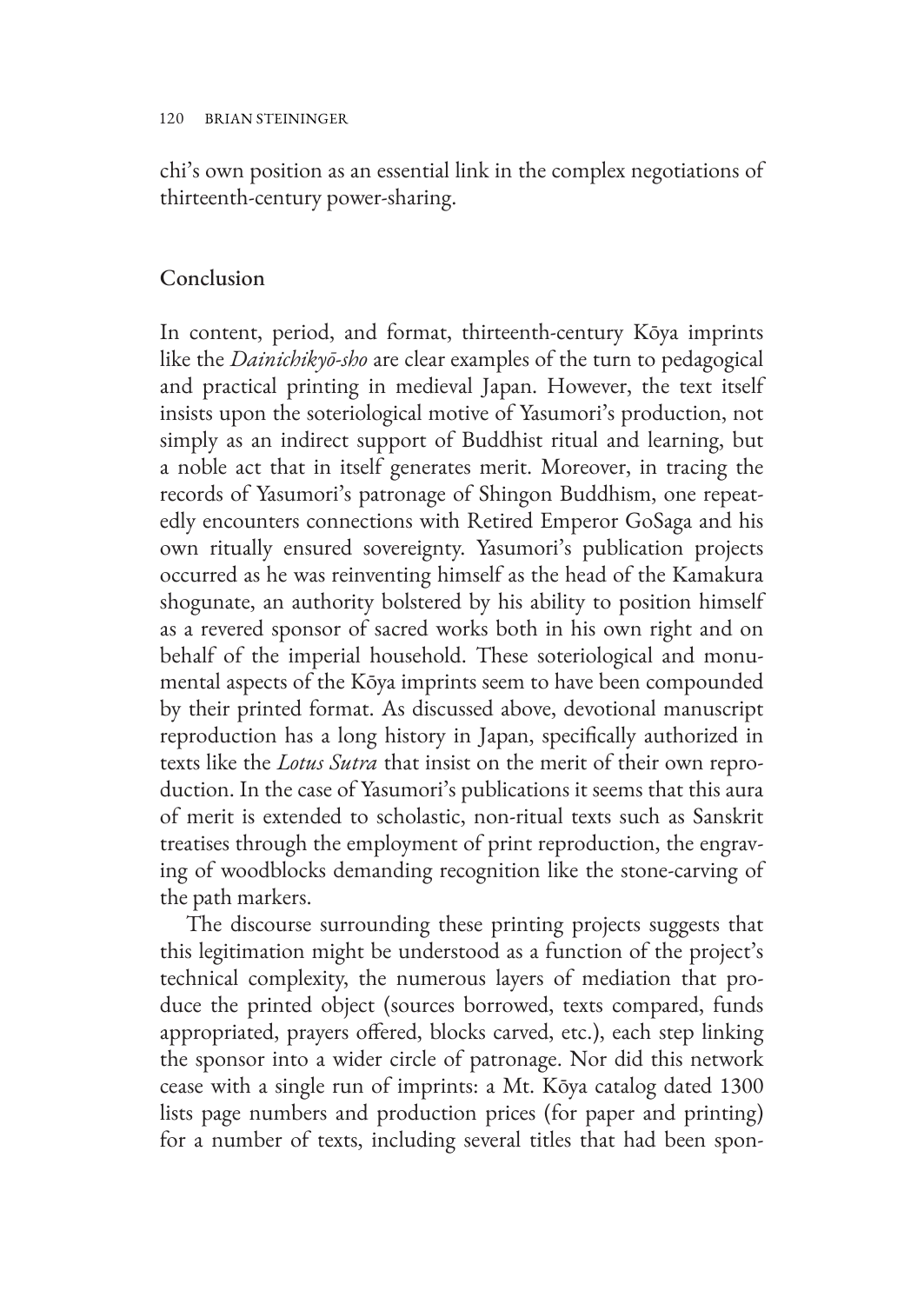sored by Yasumori, connecting Yasumori's sponsorship of Shingon scholasticism to the finances of the temple.<sup>30</sup> We might say that for thirteenth-century elites, print was important because it enabled new types of social relationships to be integrated into textual reproduction; however, it is clear that the conditions of this possibility were cultural and arbitrary, not a function of print's 'efficiency', 'economy', or 'reliability'.

In the discussion above, I attempted the beginning of a critique of historiography of the Japanese book, which has relied on an ends-based, chronological typology of development from early devotional printing to medieval educational printing to early-modern commercial printing. The aims of Yasumori's printing projects are overdetermined, with devotional, practical, and political goals and outcomes inextricably linked. However, they do provide some clues for an alternative framework of the historical changes in print reproduction in Japan. Most important is the ineluctable sociality of printing: as an expensive and labor-intensive enterprise, printing only occurs through group alliances, which perhaps contribute to the web of motivations seen above, but also suggest that shifts in social configurations will have immediate ramifications for opportunities and uses for printing. This consideration of the growth of printing in the medieval period and its extension to new kinds of texts therefore demands that we begin from the reconstruction of human relationships.

#### **Bibliography**

#### Primary Sources

*Azuma kagami* 吾妻鑑 [Mirror of the East]. Vols. 32–33 of *Shintei zōho kokushi taikei* 新訂増補国史大系 [Newly Revised and Expanded Compendium of National History (of Japan)]. Compilers unknown, ca. 1300. Edited by Kokushi taikei

<sup>30</sup> *Kūkai kara no okurimono*, 88–91.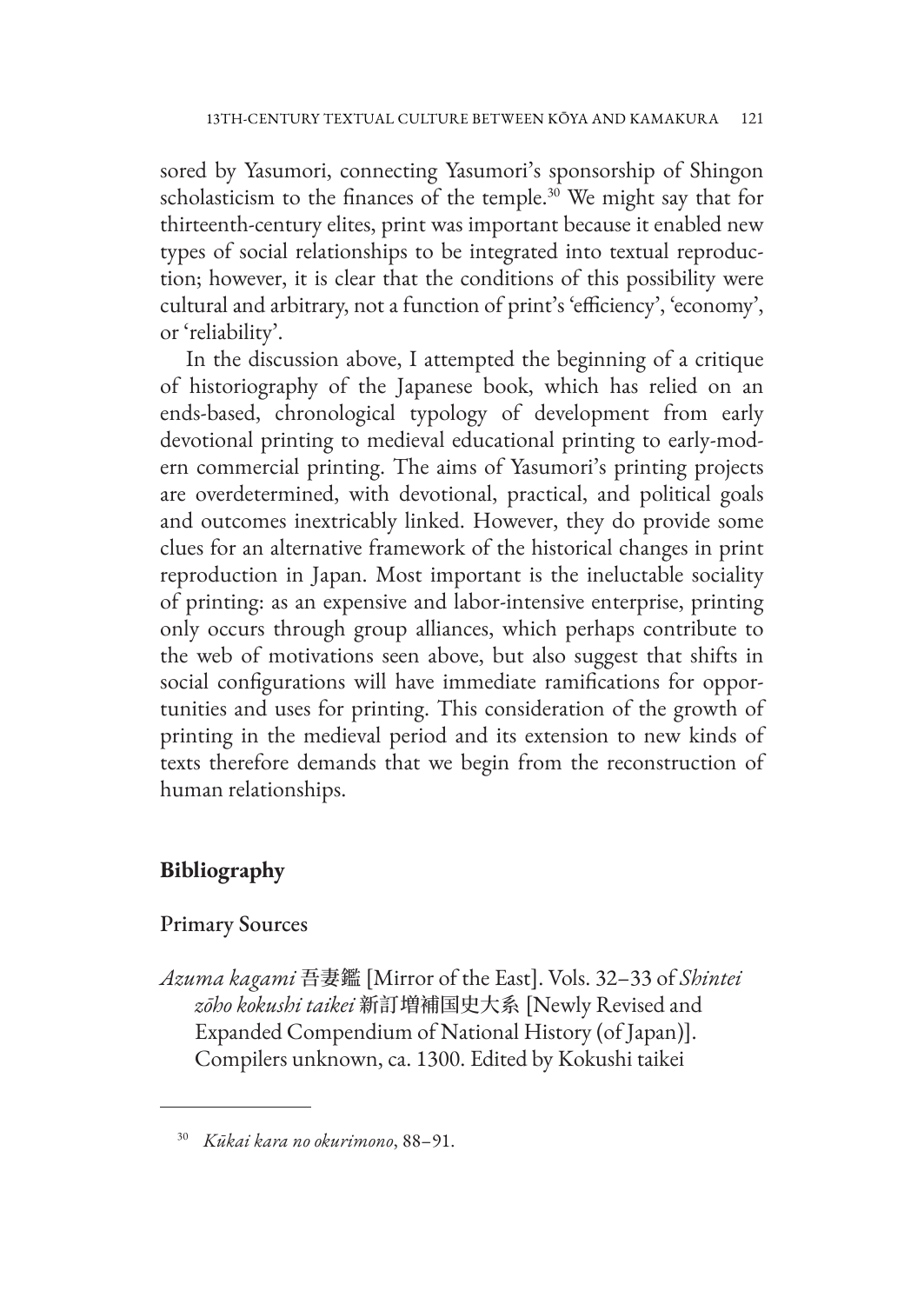122 BRIAN STEININGER

henshūkai 国史大系編集会. Tokyo: Yoshikawa kōbunkan 吉川弘 文館, 2007.

*Honchō zoku monzui* 本朝続文粋 [Literary Essence of This Court, Continued]. National Archives of Japan (Tokyo), *Jū* 1-1.

*Kamakura ibun: Komonjo-hen* 鎌倉遺文:古文書編 [Extant Texts of the Kamakura Period: Documents]. 42 vols. Edited by Takeuchi Rizō 竹内理三. Tokyo: Tōkyōdō shuppan 東京堂出版, 1971–1991.

*Kanchūki* 勘仲記 [Diary of Kadenokōji Kanenaka]. Kadenokōji Kanenaka 勘解由小路兼仲, 1274–1300. Edited by Takahashi Hideki 高橋秀樹, Sakurai Yoshio 櫻井彦, and Nakagomi Ritsuko 中込律子. 4 vols. Shiryō sanshū 史料纂集. Tokyo: Yagi shoten 八 木書店, 2008–.

*Kōyasan gyokō gyoshutsu ki* 高野山御幸御出記 [Record of Imperial Pilgrimages to Mt. Kōya]. Compiler unknown, 14th century. In *Zoku Gunsho ruiju* 続群書類従, vol. 28-jō, 290–97.

- *Kōyasan monjo* 高野山文書 [Documents of Mt. Kōya]. 8 vols. Dai Nihon komonjo 大日本古文書, iewake 1. Edited by Tōkyō Teikoku Daigaku 東京帝国大学. Tokyo: Tōkyō Teikoku Daigaku 東京帝国大学, 1904–1912.
- *Masukagami* 増鏡 [The Clear Mirror]. Author unknown, ca. 1377. 3 vols. Edited by Inoue Muneo 井上宗雄. Tokyo: Kōdansha 講談 社, 1979–1983.

*Shūko jisshu* 集古十種 [Ten Sorts of Collected Antiquities]. Matsudaira Sadanobu 松平定信, 1800. 4 vols. Tokyo: Kokusho kankōkai 国書刊行会, 1908.

*Yōkōki* 葉黄記 [Diary of Hamuro Sadatsugu]. Hamuro Sadatsugu 葉室定嗣, 1230–1249. Edited by Kikuchi Yasuaki 菊地康明, Tanuma Mutsumi 田沼睦, and Komori Masaaki 小森正明. 2 vols. Shiryō sanshū 史料纂集. Tokyo: Zoku Gunsho Ruijū kanseikai 続群書類従完成会, 1971–2004.

*Zoku Gunsho ruiju* 続群書類従 [Categorized Collection of Books, Continued]. 3rd ed. Edited by Hanawa Hokiichi 塙保己一. 37 vols. Tokyo: Zoku Gunsho Ruijū kanseikai 続群書類従完成会, 1957–1959.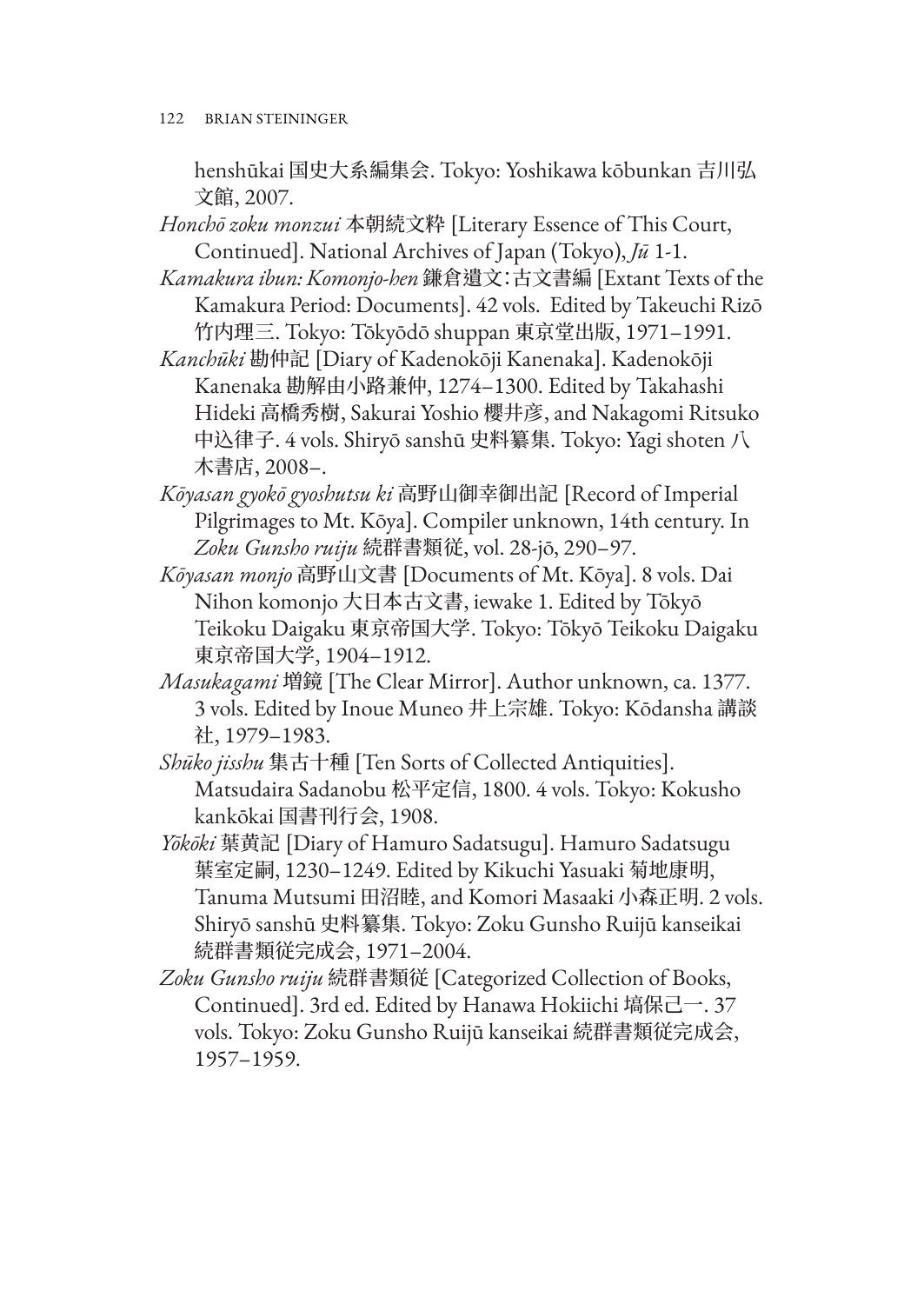#### Secondary Sources

- Adolphson, Mikael S. *The Gates of Power: Monks, Courtiers, and Warriors in Premodern Japan*. Honolulu: University of Hawai'i Press, 2000.
- Aikō Shōkan 愛甲昇寛. *Kōyasan chōishi no kenkyū* 高野山町石の研 究 [Research on the Pathmarkers of Mt. Kōya]. Kōyasan: Mikkyō bunka kenkyūjo 密教文化研究所, 1973.
- Conlan, Thomas D. *State of War: The Violent Order of Fourteenth-Century Japan*. Ann Arbor: University of Michigan Center for Japanese Studies, 2003.
- Ebina Hisashi 海老名尚. 'Chūsei zenki ni okeru Kōyasan to Ninnaji omuro' 中世前期における高野山と仁和寺御室 [Mt. Kōya and the Ninnaji Abbot in the Early Medieval Period]. *Jiinshi kenkyū* 寺院 史研究 [*The Journal of Buddhism Society History*] 6 (2002): 1–34.
- Fukushima Kaneharu 福島金治. *Adachi Yasumori to Kamakura bakufu: Shimotsuki sōdō to sono shūhen* 安達泰盛と鎌倉幕府― 霜月騒動とその周辺 [Adachi Yasumori and the Kamakura Shogunate: The Midwinter Coup and its Context]. Yokohama: Yūrindō 有隣堂, 2006.
	- —. 'Adachi Yasumori to Kamakura no jiin' 安達泰盛と鎌倉の寺 院 [Adachi Yasumori and Kamakura temples]. *Setsuwa bungaku kenkyū* 説話文学研究 [Studies in Legendary Literature Written and Spoken] 36 (2001): 1–10.
- Kawase Kazuma 川瀬一馬. 'Heian-chō surikyō no kenkyū: Tōshōdaiji-zō ippin 80-yoshu no shinhakken o ki to shite' 平安 朝摺経の研究―唐招提寺蔵逸品八十余種の新発見を機として [Research on Printed Sutras in the Heian Period: Based on the New Discovery of More than Eighty New Items in Tōshōdaiji] (first published 1940). In *Nihon shoshigaku no kenkyū* 日本書誌 学の研究 [Research on Japanese bibliography], 1503–50. Tokyo: Dai Nippon yūbenkai kōdansha 大日本雄弁会講談社, 1943.
- Koakimoto Dan 小秋元段. 'Kōyaban to wa nanika' 高野版とはなにか [What are Kōya Editions?]. In *Insatsu Hakubutsukan kōenroku: kikakuten 'Kūkai kara no okurimono' dai-2-kai kōenkai* 印刷博物 館講演録:企画展「空海からのおくりもの」第2回講演会 [Printing Museum lecture record: Second lecture for 'The Gifts of Kūkai'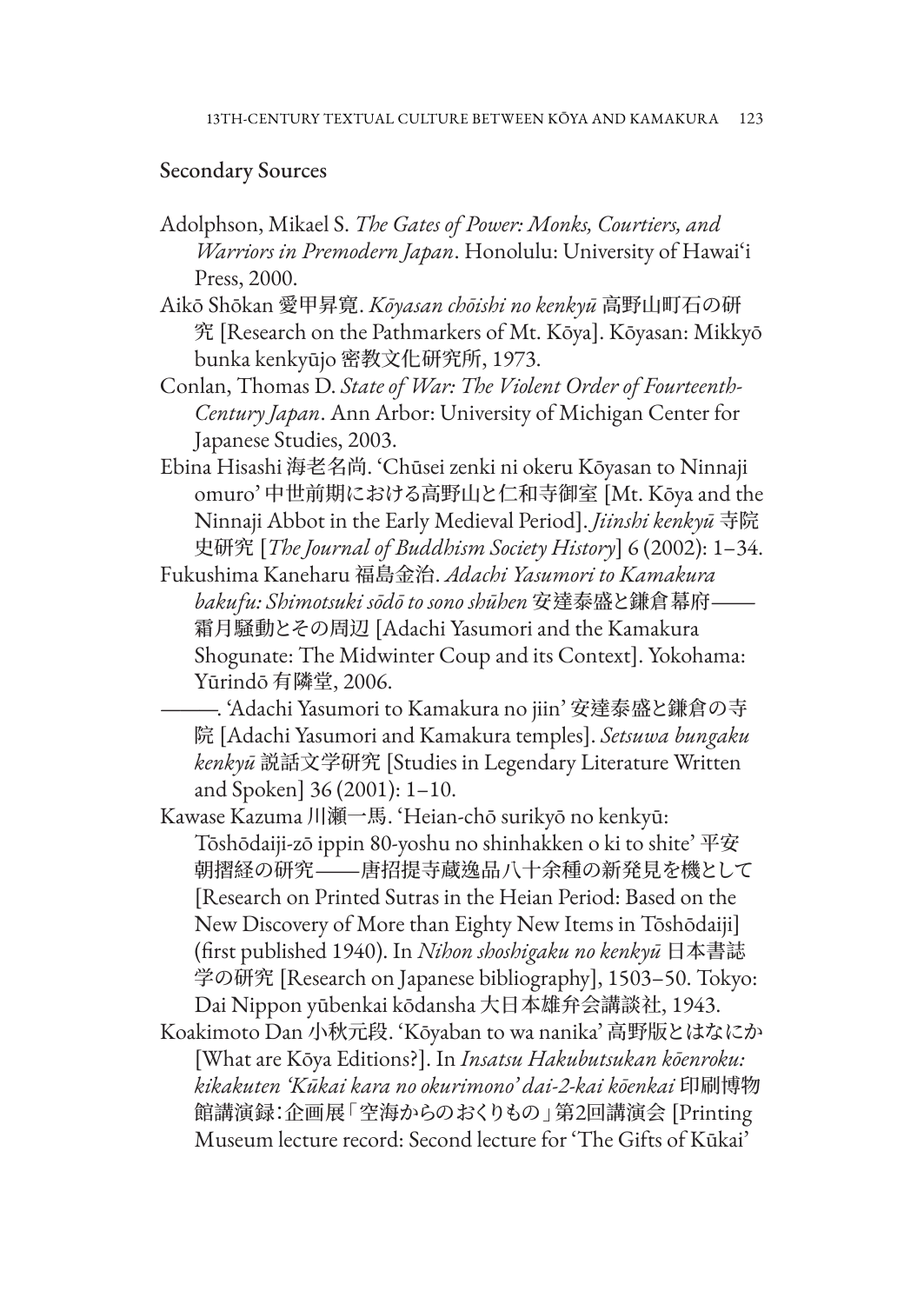124 BRIAN STEININGER

exhibition], edited by Nakanishi Yasuhito 中西保仁, 3–26. Tokyo: Insatsu hakubutsukan 印刷博物館, 2013.

- Kornicki, Peter. 'Manuscript, not Print: Scribal Culture in the Edo Period'. *Journal of Japanese Studies* 32, no. 1 (2006): 23–52.
- *Kūkai kara no okurimono: Kōyasan no shoko no tobira o hiraku* 空海 からのおくりもの:高野山の書庫の扉をひらく [A Gift from Kukai: Opening the Door to the Koyasan Library]. Tokyo: Toppan insatsu insatsu hakubutsukan 凸版印刷印刷博物館, 2011.
- Kuroda Toshio 黒田俊雄. 'The Imperial Law and the Buddhist Law'. Translated by Jacqueline I. Stone. *Japanese Journal of Religious Studies* 23, no. 3–4 (1996): 271–85.
- Lowe, Bryan. *Ritualized Writing: Buddhist Practice and Scriptural Cultures in Ancient Japan*. Honolulu: University of Hawai'i Press, 2017.
- Mass, Jeffrey P. *Yoritomo and the Founding of the First Bakufu: The Origins of Dual Government in Japan*. Stanford: Stanford University Press, 1999.
- Mizuhara Gyōei 水原堯榮. *Kōyasan kinseki zusetsu* 高野山金石 圖説 [Illustrated Explanation of Mt. Kōya Epigraphy]. Vol. 6 of *Mizuhara Gyōei zenshū* 水原堯榮全集 [Collected works of Mizuhara Gyōei], 11 vols, edited by Nakanishi Zenkyō 中川善教. Kyoto: Dōhōsha 同朋舎, 1981–1982.
	- —. *Kōyaban no kenkyū* 高野版の研究 [Research on Kōya Editions]. Vol. 5 of *Mizuhara Gyōei zenshū* 水原堯榮全集 [Collected works of Mizuhara Gyōei], 11 vols. Kyoto: Dōhōsha 同朋舎, 1981–1982.
- Murai Shōsuke 村井章介. *Hōjō Tokimune to Mōko shūrai: jidai sekai kojin o yomu* 北条時宗と蒙古襲来 : 時代・世界・個人を読む [Hōjō Tokimune and the Mongol Invasions]. Tokyo: Nihon hōsō shuppan kyōkai 日本放送出版協会, 2001.
- Ruppert, Brian. *Jewel in the Ashes: Buddha Relics and Power in Early Medieval Japan*. Cambridge: Harvard University Asia Center, 2000.
- Sango, Asuka. *The Halo of Golden Light: Imperial Authority and Buddhist Ritual in Heian Japan*. Honolulu: University of Hawai'i Press, 2015.
- Sasaki Takahiro 佐々木孝浩. *Nihon koten shoshigakuron* 日本古典書